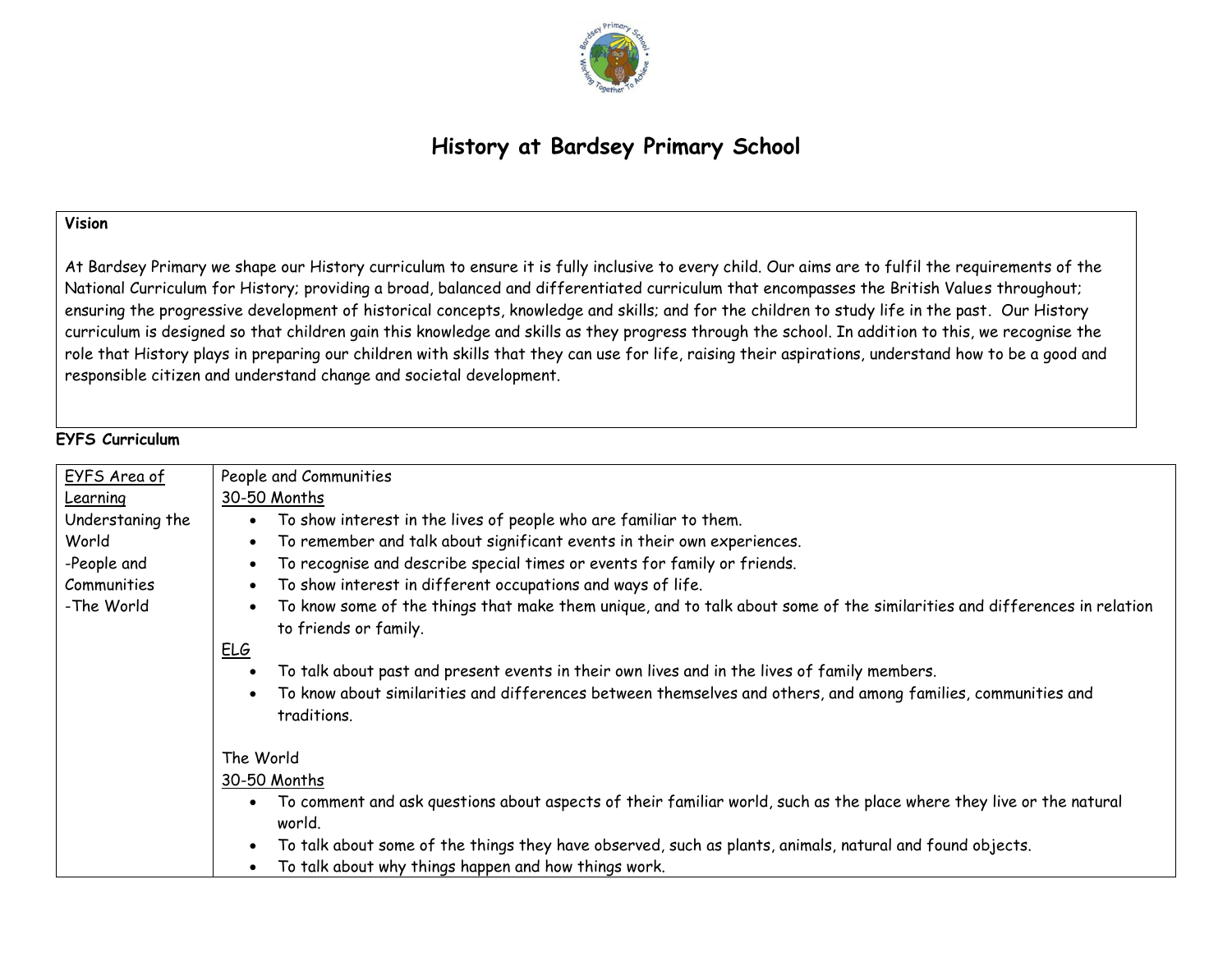| To develop an understanding of growth, decay and changes over time.                                                       |
|---------------------------------------------------------------------------------------------------------------------------|
| 40-60 Months                                                                                                              |
| To look closely at similarities, differences, patterns and change.                                                        |
| <u>ELG</u>                                                                                                                |
| To know about similarities and differences in relation to places, objects, materials and living things. To talk about the |
| features of their own immediate environment and how environments might vary from one another.                             |

# **Key Stage 1 National Curriculum**

| Pupils should develop an awareness of the past, using common words   | Pupils should be taught about:                                                |
|----------------------------------------------------------------------|-------------------------------------------------------------------------------|
| and phrases relating to the passing of time. They should know where  | changes within living memory. Where appropriate, these should be used         |
| the people and events they study fit within a chronological          | to reveal aspects of change in national life                                  |
| framework                                                            | events beyond living memory that are significant nationally or globally       |
| and identify similarities and differences between ways of life in    | [for example, the Great Fire of London, the first aeroplane flight or events  |
| different periods. They should use a wide vocabulary of everyday     | commemorated through festivals or anniversaries]                              |
| historical terms. They should ask and answer questions, choosing and | the lives of significant individuals in the past who have contributed to      |
| using parts of stories and other sources to show that they know and  | national and international achievements. Some should be used to compare       |
| understand key features of events. They should understand some of    | aspects of life in different periods [for example, Elizabeth I and Queen      |
| the ways in which we find out about the past and identify different  | Victoria.                                                                     |
| ways in which it is represented.                                     | Christopher Columbus and Neil Armstrong, William Caxton and                   |
| In planning to ensure the progression described above through        | Tim Berners-Lee, Pieter Bruegel the Elder and LS Lowry, Rosa Parks            |
| teaching about the people, events and changes outlined below,        | and Emily Davison, Mary Seacole and/or Florence Nightingale and Edith Cavell] |
| teachers are often introducing pupils to historical periods that     | significant historical events, people and places in their own locality.       |
| they will study more fully at key stages 2 and 3.                    |                                                                               |

# **Key Stage 2 National Curriculum**

| Pupils should continue to develop a chronologically secure knowledge      | Pupils should be taught about:                            |
|---------------------------------------------------------------------------|-----------------------------------------------------------|
| and understanding of British, local and world history, establishing clear | changes in Britain from the Stone Age to the Iron Age     |
| narratives within and across the periods they study. They should note     |                                                           |
| connections, contrasts and trends over time and develop the               | the Roman Empire and its impact on Britain Examples (non- |
| appropriate                                                               | statutory)                                                |
| use of historical terms. They should regularly address and sometimes      |                                                           |
| devise historically valid questions about change, cause, similarity and   | Britain's settlement by Anglo-Saxons and Scots            |
| difference, and significance. They should construct informed responses    |                                                           |
| that involve thoughtful selection and organisation of relevant historical | the Viking and Anglo-Saxon struggle for the Kingdom       |
| information. They should understand how our knowledge of the past         | of England to the time of Edward the Confessor            |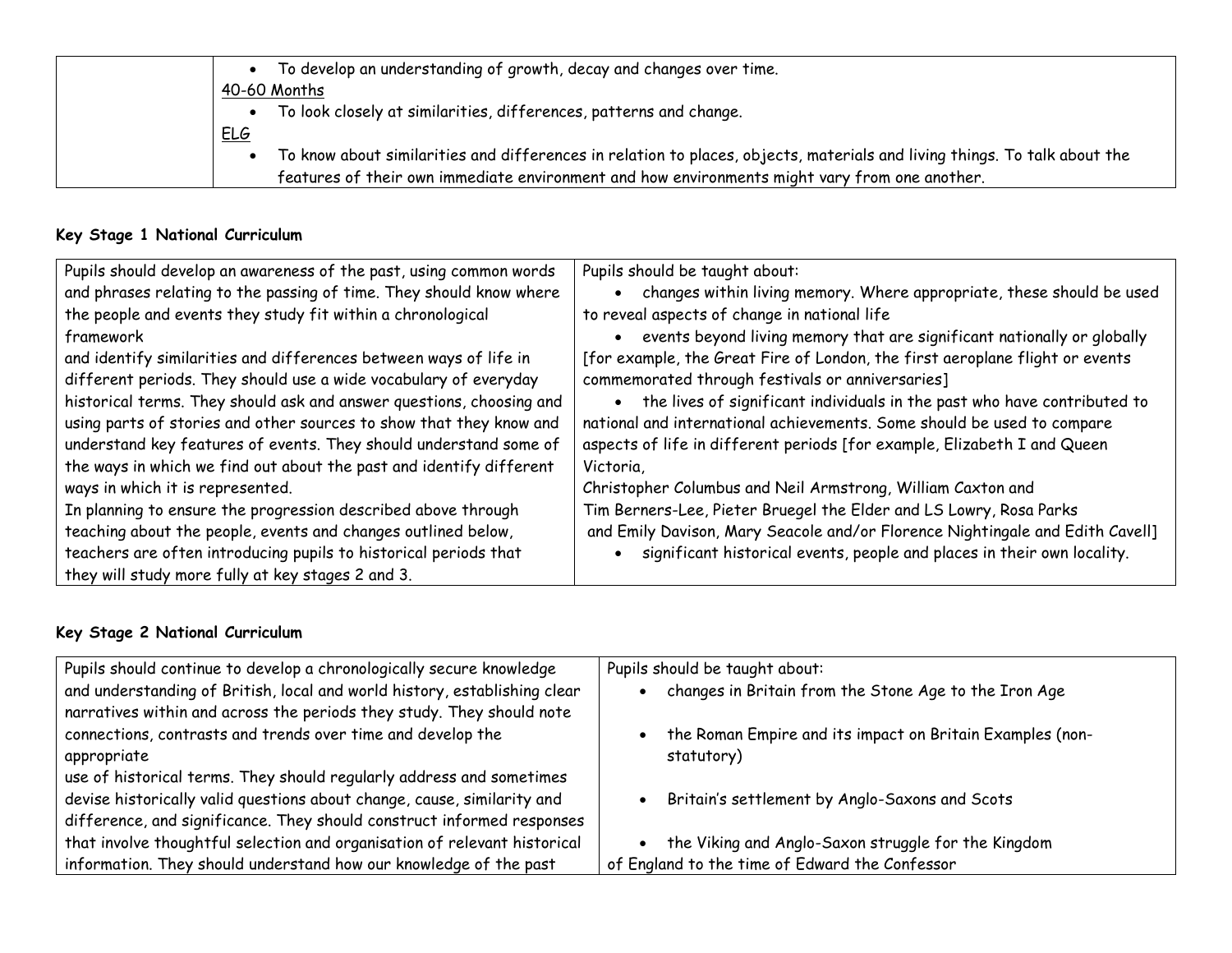| $\overline{1}$ is constructed from a range of sources.                 |                       |
|------------------------------------------------------------------------|-----------------------|
| In planning to ensure the progression described above through          | a local history study |
| teaching the British, local and world history outlined below, teachers |                       |
| should combine overview and depth studies to help pupils understand    |                       |
| both the long arc of development and the complexity of specific        |                       |
| aspects of the content.                                                |                       |

#### **Intent**

#### Our History curriculum intends to:

- develop a coherent knowledge and understanding of Britain's past and the wider world
- encompass British values
- develop and inspire curiosity within our pupils, so they act and think like historians
- empower our pupils to understand the history of Britain and how it has influenced and been influenced by the wider world
- develop an understanding about significant aspects of history of the world (including Ancient Civilisations)
- equip pupils with the skills to answer perceptive questions, think critically, weigh evidence, sift arguments and develop perspective and judgment
- ensure children enjoy and love learning about history with the use of fieldwork and educational visits in addition to their work in the classroom



#### **Implementation**

In ensuring high standards of teaching and learning in History, we implement a curriculum that is progressive throughout the whole school. History is a driving subject in numerous half-termly topics across year groups, focusing on skills and knowledge stated in the National Curriculum. **Key Vocabulary**

Children have access to key knowledge, language and meanings to understand History and to use this vocabulary across the curriculum.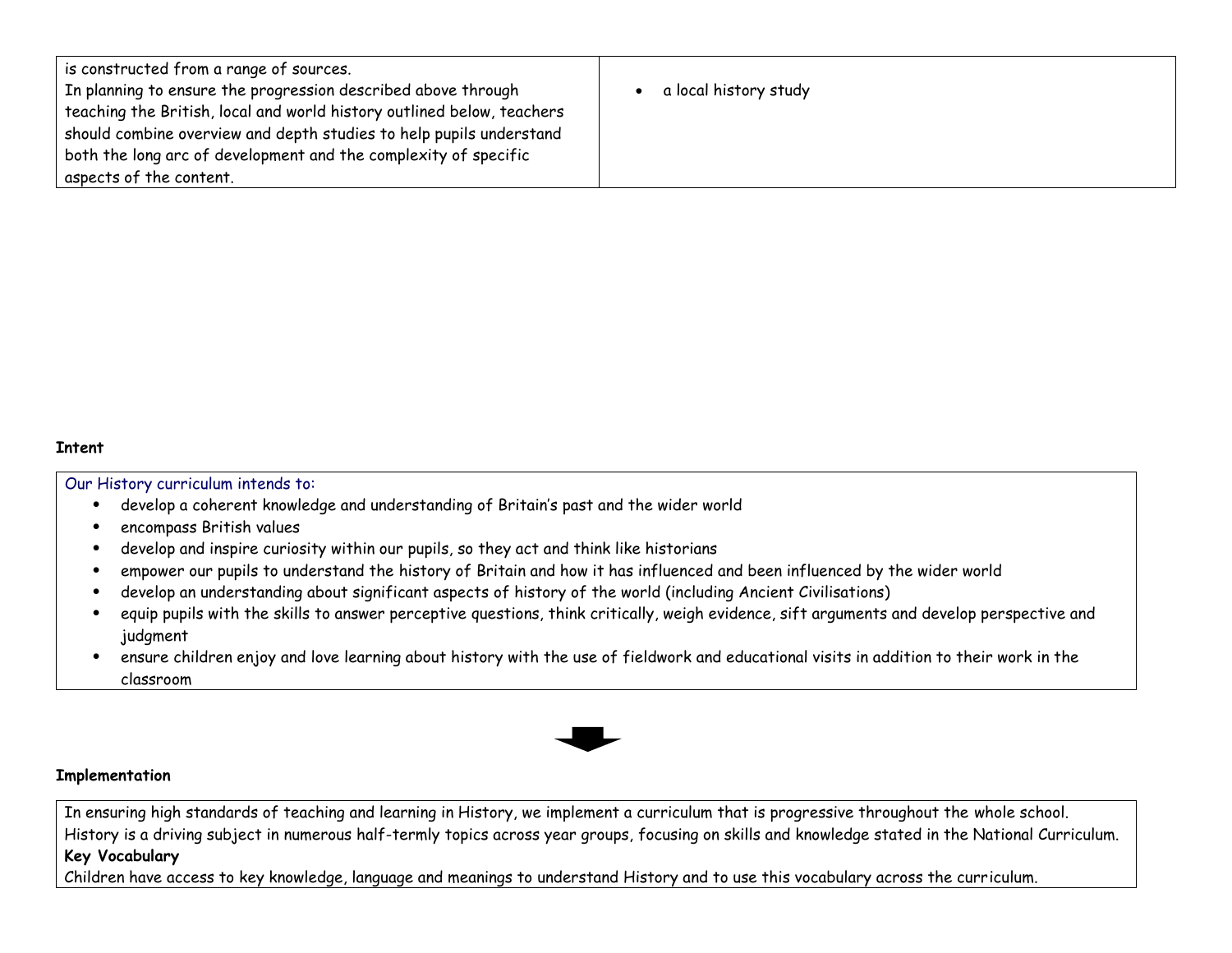### **Skills**

Our History curriculum has been re-designed by the teachers to ensure there is a sequential progression of skills and knowledge built into sequences of lessons. **Practical Work** At Bardsey, we recognise the importance for children to gain 'real life' experiences through 'hands on' practical work. We ensure this through the use of our school environment and using the local community and local area to look at real life examples. For example, looking at the local area to see how the landscape has changed in its uses. We use artefacts and places of interest to compare and contrast life now to the past and also look at similarities and differences in environments and communities by in-depth comparisons. We have also developed a 'Journey Through Time' onsite curriculum to enhance the learning experience for our children. **Curriculum Enhancements** Children and the community get the opportunity to participate in various focused curriculum days that enrich their learning and celebrate historical events from the past e.g. VE Day, Stone Age Day, Viking Day. **Independent Learning** In History, children are encouraged to develop their own enquiry skills so that they are inspired to research for themselves. **High Quality Resources** Children will have access to high quality access to artefacts to give the WOW factor to their learning and act as an effective learning stimulus. **CPD** Staff meeting time is used effectively to ensure progression and make adjustments to teaching to enhance pupil engagement.



# **Impact**

The impact and measure of our History curriculum is that pupils are:

- equipped with historical enquiry skills, knowledge and concepts
- able to develop perspective and judgments about historical events which enables them to be reflective learners
- excited by historical enquiry and inspired to develop an enthusiasm to go and find out more for themselves
- encouraged to be lifelong learners about History
- ignited with an interest for studying events of the past as they move into KS3 which will positively shape their futures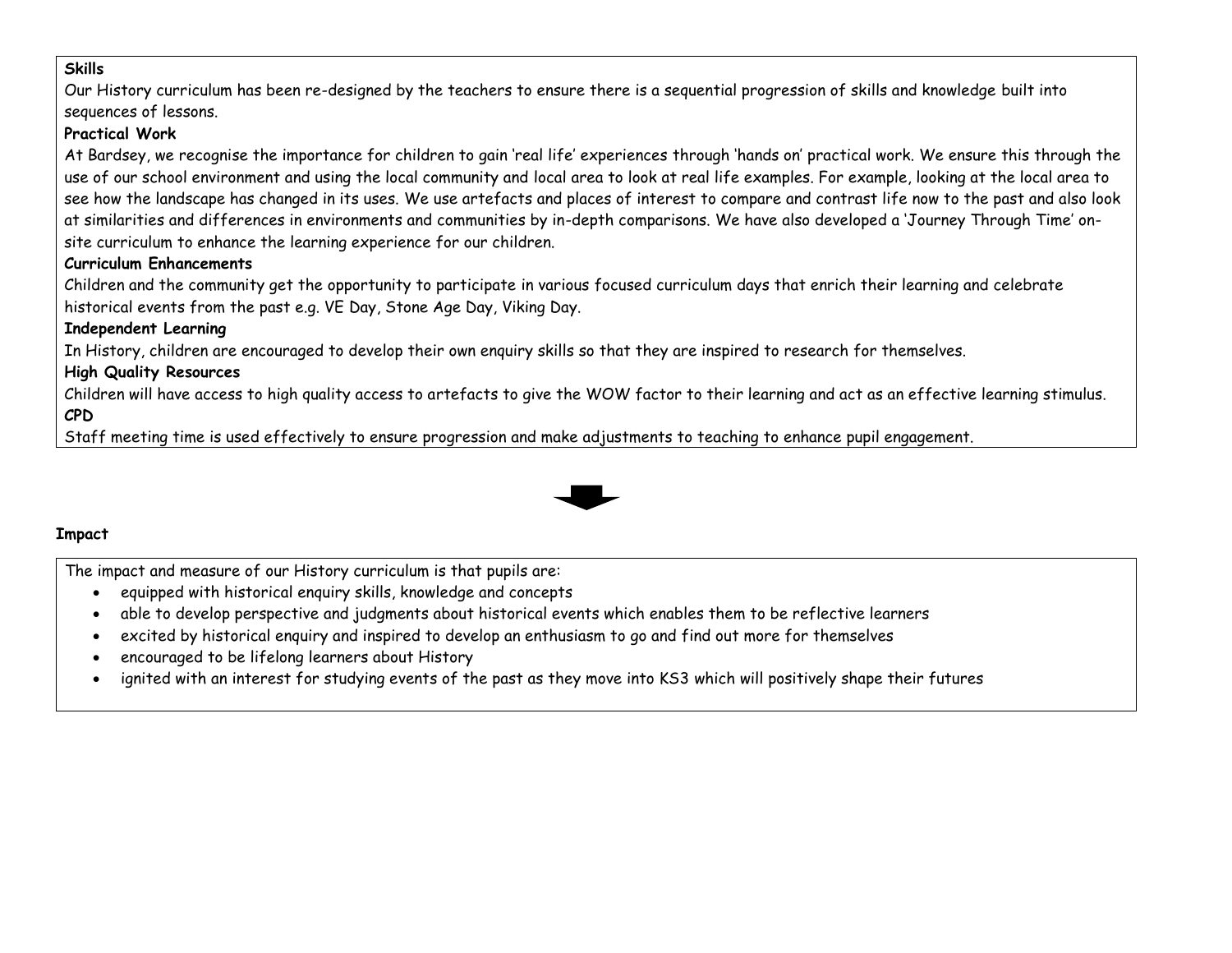# **Progression Map**

| KS1                                                                                                                                                                                                                                                                                                                                                                                                  | LKS <sub>2</sub>                                                                                                                                                                                                                                                                                                                                                                                                                                                                                                               | UKS2                                                                                                                                                                                                                                                                                                                                                                                                                                                                                                                                                                                                                                                                                                                 |
|------------------------------------------------------------------------------------------------------------------------------------------------------------------------------------------------------------------------------------------------------------------------------------------------------------------------------------------------------------------------------------------------------|--------------------------------------------------------------------------------------------------------------------------------------------------------------------------------------------------------------------------------------------------------------------------------------------------------------------------------------------------------------------------------------------------------------------------------------------------------------------------------------------------------------------------------|----------------------------------------------------------------------------------------------------------------------------------------------------------------------------------------------------------------------------------------------------------------------------------------------------------------------------------------------------------------------------------------------------------------------------------------------------------------------------------------------------------------------------------------------------------------------------------------------------------------------------------------------------------------------------------------------------------------------|
| KS1 History National Curriculum<br>Children should understand some of the ways in which we find<br>out about the past and identify different ways in which it is<br>represented.                                                                                                                                                                                                                     | KS2 History National Curriculum<br>Children should understand how our knowledge of the past is<br>constructed from a range of sources.                                                                                                                                                                                                                                                                                                                                                                                         | <b>KS2 History National Curriculum</b><br>Children should understand how our knowledge of the past is<br>constructed from a range of sources.                                                                                                                                                                                                                                                                                                                                                                                                                                                                                                                                                                        |
| Children can:<br>start to compare two versions of a past event;<br>a<br>observe and use pictures, photographs and artefacts to<br>$\mathbf{b}$<br>find out about the past;<br>start to use stories or accounts to distinguish between<br>$\mathbb{C}$<br>fact and fiction:<br>explain that there are different types of evidence<br>d<br>and sources that can be used to help represent the<br>past. | Children can:<br>look at more than two versions of the same event or story<br>a<br>in history and identify differences;<br>investigate different accounts of historical events and be<br>$\mathbf{b}$<br>able to explain some of the reasons why the accounts may<br>be different.                                                                                                                                                                                                                                             | Children can:<br>find and analyse a wide range of evidence about the past;<br>a<br>use a range of evidence to offer some clear reasons for<br>$\mathsf{b}$<br>different interpretations of events, linking this to<br>factual understanding about the past;<br>consider different ways of checking the accuracy<br>$\mathbb{C}$<br>of interpretations of the past;<br>start to understand the difference between primary<br>and secondary evidence and the impact of this on<br>reliability;<br>show an awareness of the concept of propaganda;<br>e<br>know that people in the past represent events or ideas in<br>a way that may be to persuade others;<br>begin to evaluate the usefulness of different sources. |
| KS1 History National Curriculum<br>Children should ask and answer questions, using other sources<br>to show that they know and understand key features of events.<br>Children can:                                                                                                                                                                                                                   | KS2 History National Curriculum<br>Pupils should regularly address and sometimes devise<br>historically valid questions about change, cause, similarity and<br>difference, and significance.<br>Children should construct informed responses that involve                                                                                                                                                                                                                                                                      | KS2 History National Curriculum<br>Pupils should regularly address and sometimes devise<br>historically valid questions about change, cause, similarity and<br>difference, and significance.<br>Children should construct informed responses that involve                                                                                                                                                                                                                                                                                                                                                                                                                                                            |
| observe or handle evidence to ask simple questions about<br>a.<br>the past;<br>observe or handle evidence to find answers to simple<br>$\mathbf b$                                                                                                                                                                                                                                                   | thoughtful selection and organisation of relevant historical<br>information.                                                                                                                                                                                                                                                                                                                                                                                                                                                   | thoughtful selection and organisation of relevant historical<br>information.                                                                                                                                                                                                                                                                                                                                                                                                                                                                                                                                                                                                                                         |
| questions about the past on the basis of simple<br>observations:<br>choose and select evidence and say how it can be used to<br>$\mathbb{C}$<br>find out about the past.                                                                                                                                                                                                                             | Children can:<br>use a range of sources to find out about the past;<br>a<br>construct informed responses about one aspect of life or a<br>$\mathbf b$<br>key event in the past through careful selection and<br>organisation of relevant historical information;<br>gather more detail from sources such as maps to build up a<br>$\mathbb{C}$<br>clearer picture of the past;<br>regularly address and sometimes devise own questions to<br>d.<br>find answers about the past;<br>begin to undertake their own research.<br>e | Children can:<br>recognise when they are using primary and secondary<br>a<br>sources of information to investigate the past;<br>use a wide range of different evidence to collect<br>evidence about the past, such as ceramics, pictures,<br>documents, printed sources, posters, online material,<br>pictures, photographs, artefacts, historic statues,<br>figures, sculptures, historic sites;<br>select relevant sections of information to address<br>$\mathbb{C}$<br>historically valid questions and construct detailed,<br>informed responses;<br>investigate their own lines of enquiry by posing<br>historically valid questions to answer.                                                                |

**Historical Interpretations**

**Historical Interpretations**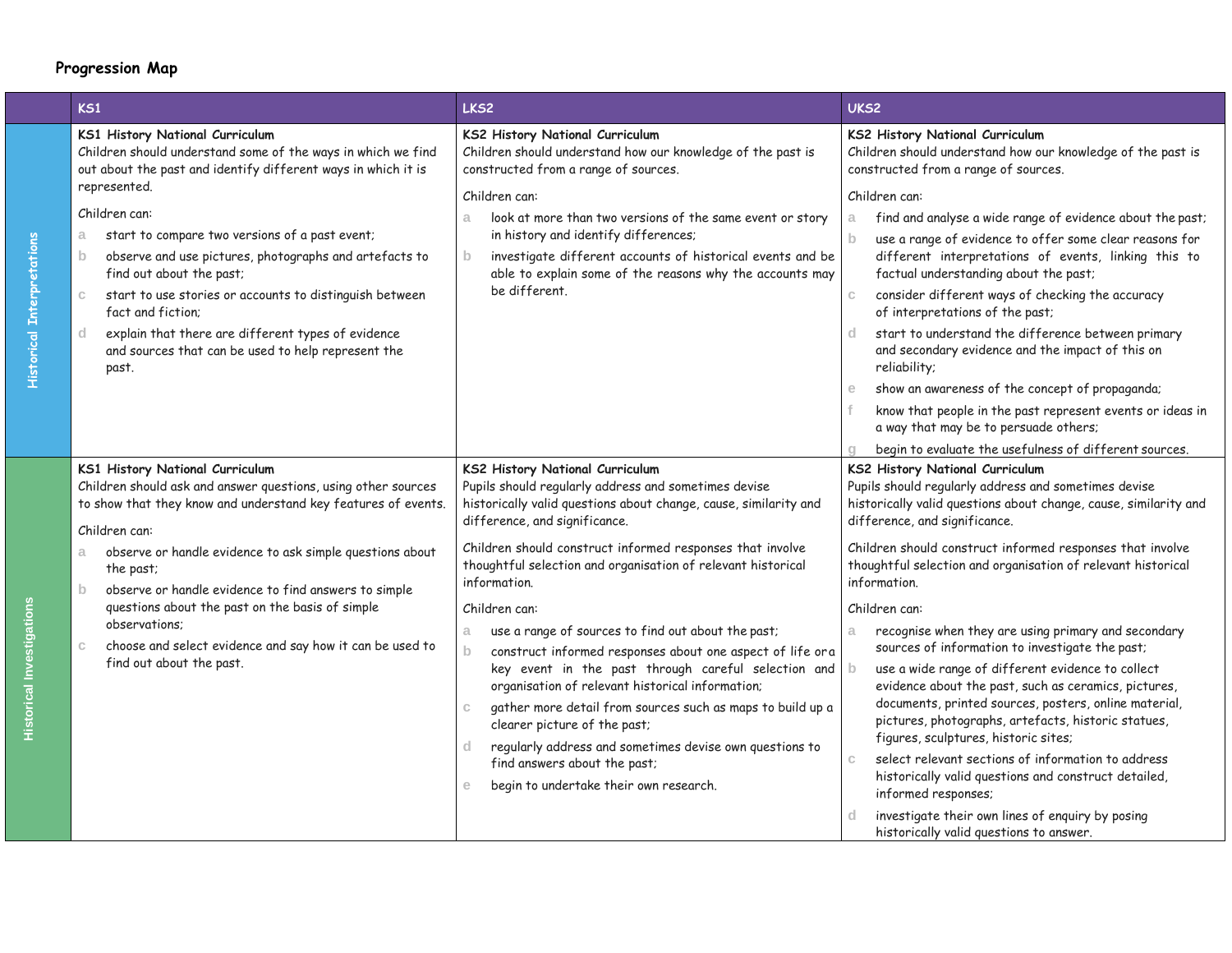|                                | KS1 History National Curriculum<br>Pupils should develop an awareness of the past, using<br>common words and phrases relating to the passing of<br>time. They should know where the people and events<br>they study fit within a chronological framework.<br>Children can:<br>sequence artefacts and events that are close<br>a<br>together in time;<br>order dates from earliest to latest on simple<br>$\mathbf{b}$<br>timelines:<br>sequence pictures from different periods;<br>$\mathbb C$<br>describe memories and changes that have<br><sub>d</sub><br>happened in their own lives;<br>use words and phrases such as: old, new, earliest,<br>$\mathbf{e}$<br>latest, past, present, future, century, new, newest,<br>old, oldest, modern, before, after to show the passing<br>of time. | KS2 History National Curriculum<br>Pupils should continue to develop a<br>chronologically secure knowledge and<br>understanding of British, local and world<br>history, establishing clear narratives within<br>and across the periods they study.<br>Children can:<br>sequence several events, artefacts or<br>a<br>historical figures on a timeline using dates,<br>including those that are sometimes further<br>apart, and terms related to the unit being<br>studied and passing of time;<br>understand that a timeline can be divided<br>b<br>into BC (Before Christ) and AD (Anno<br>Domini).                        | KS2 History National Curriculum<br>Pupils should continue to develop a chronologically secure<br>knowledge and understanding of British, local and world history,<br>establishing clear narratives within and across the periods they study.<br>Children can:<br>order an increasing number of significant events, movements and dates<br>a<br>on a timeline using dates accurately;<br>accurately use dates and terms to describe historical events;<br>$\mathsf{b}$<br>understand and describe in some detail the main changes to an aspect<br>in a period in history;<br>d<br>understand how some historical events/periods occurred concurrently<br>in different locations, e.g. Indus Valley and Ancient Egypt. |
|--------------------------------|------------------------------------------------------------------------------------------------------------------------------------------------------------------------------------------------------------------------------------------------------------------------------------------------------------------------------------------------------------------------------------------------------------------------------------------------------------------------------------------------------------------------------------------------------------------------------------------------------------------------------------------------------------------------------------------------------------------------------------------------------------------------------------------------|-----------------------------------------------------------------------------------------------------------------------------------------------------------------------------------------------------------------------------------------------------------------------------------------------------------------------------------------------------------------------------------------------------------------------------------------------------------------------------------------------------------------------------------------------------------------------------------------------------------------------------|----------------------------------------------------------------------------------------------------------------------------------------------------------------------------------------------------------------------------------------------------------------------------------------------------------------------------------------------------------------------------------------------------------------------------------------------------------------------------------------------------------------------------------------------------------------------------------------------------------------------------------------------------------------------------------------------------------------------|
| People and Changes in the Past | KS1 History National Curriculum<br>Pupils should identify similarities and differences<br>between ways of life in different periods.<br>Children should choose and use parts of stories and<br>other sources to show that they know and understand<br>key features of events.<br>Children can:<br>recognise some similarities and differences between<br>a<br>the past and the present;<br>identify similarities and differences between ways of<br>$\mathsf{b}$<br>life in different periods;<br>know and recount episodes from stories and<br>$\mathbb C$<br>significant events in history;<br>understand that there are reasons why people in the<br>d.<br>past acted as they did;<br>describe significant individuals from the past.<br>e                                                  | KS2 History National Curriculum<br>Children should note connections, contrasts<br>and trends over time.<br>Children can:<br>note key changes over a period of time and<br>a.<br>be able to give reasons for those changes;<br>find out about the everyday lives of people<br>$\mathsf{b}$<br>in time studied compared with our life<br>today;<br>explain how people and events in the past<br>C<br>have influenced life today;<br>identify key features, aspects and<br>d<br>events of the time studied:<br>describe connections and contrasts<br>e<br>between aspects of history, people, events<br>and artefacts studied. | <b>KS2 History National Curriculum</b><br>Pupils should note connections, contrasts and trends over time.<br>Children can:<br>identify and note connections, contrasts and trends over time in the<br>a<br>everyday lives of people;<br>use appropriate historical terms such as culture, religious, social,<br>b<br>economic and political when describing the past;<br>examine causes and results of great events and the impact<br>$\mathbb{C}$<br>these had on people;<br>describe the key features of the past, including attitudes, beliefs<br>d<br>and the everyday lives of men, women and children.                                                                                                         |

**Chronological Understanding**

Chronological Understanding

**Knowledge and Understanding of Events,** 

Knowledge and Understanding of Events, in the Dart